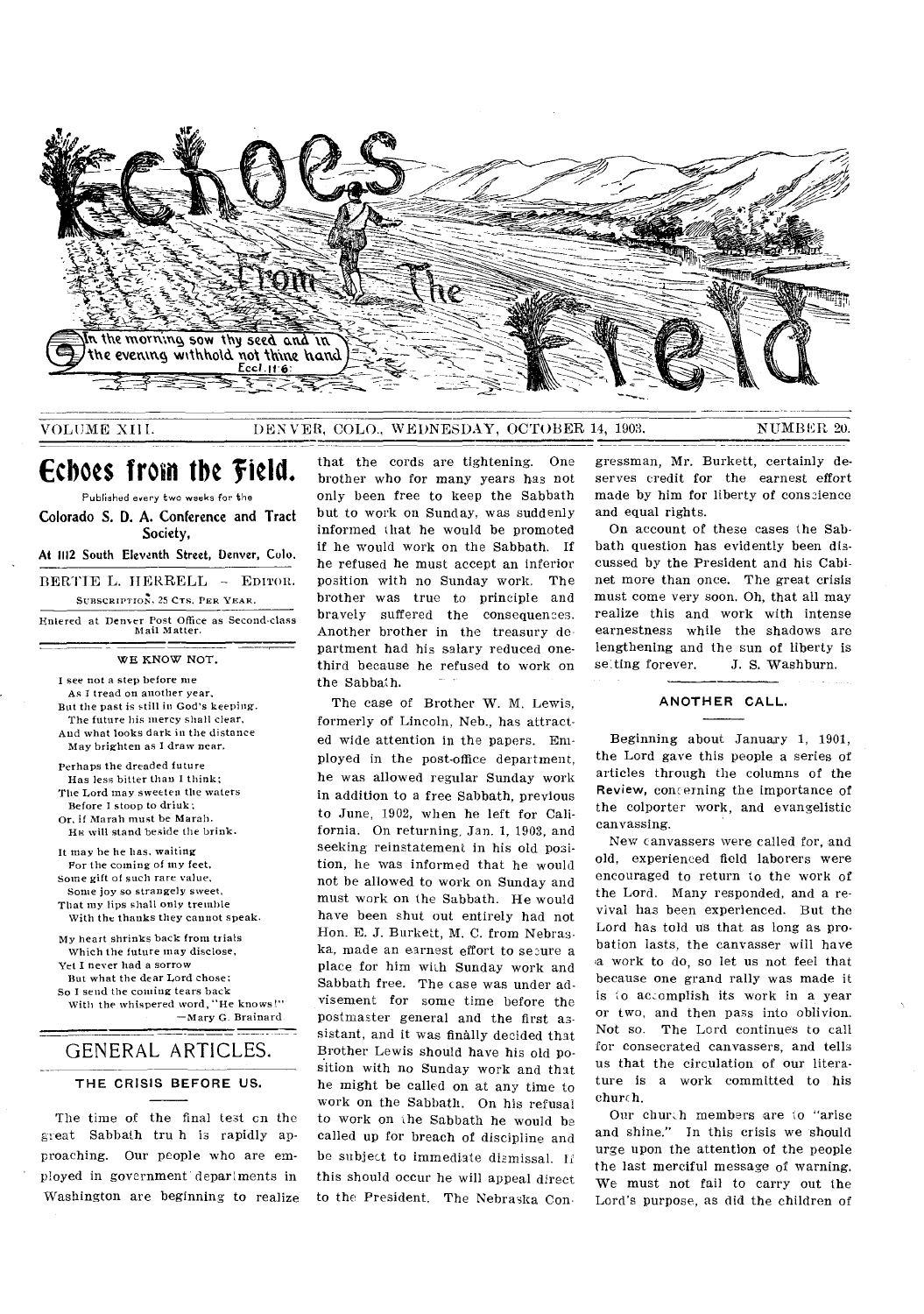Israel when they entered Canaan. The Lord instructed them to take possession of the whole land, but after making a partial conquest, they settled down to enjoy life. This showed unbelief, and they began to depart from the Lord. We have no excuse that we should do likewise. God intended that this experience should be for our ensample, written for our admonition, upon whom the ends of the world are come. Oh, let us not make the Lord's work secondary to worldly interests.

We are told that "there is no higher work than evangelistic canvassing," and that it "should no longer be neglected," and at the same time instructed that "there should be a more general interest in our canvassing work," and as this is a work given to the church, it involves not only the presidents of conferences, general and state agents, but every one who is called to help make up the body which is to give the third angel's message

Parents, what can you do? Educate your children to become the Lord's missionaries, and instruct them diligently, "when thou sittest in thine house, and when thou walkest by the way, and when thou liest down, and when thou risest up," that the chief aim of their existence should be to live the truth, and teach it to those in darkness.

Church officers, elders, librarians, and leaders of missionary meetings, have opportunities to encourage young men and women to engage in the house-to-house work, and every local campaign organized for the sale and distribution of books and other literature containing gospel truths, is a lift to the canvassing work. A good time of the year to arrange such a crusade is from now on until the holidays.

Church school teachers, your responsibility to educate children for missionaries in this cause is great. "Our church school are ordained by God to prepare the children for this great work." Testimonies Vol. 6, page 203. You must now train for the Lord's work those who will in the near future engage in some branch of gospel labor.

Then there are those with whom the Lord's Spirit is now pleading to engage in the work of carrying the publications to all places. "Canvassing campaigns are to he organized for the sale of our literature, that the world may be enlightened as to just what is before us."—Special Testimonies.

Let us adhere to the Lord's plans to unitedly work to keep in operation every part of the work. Remember that a more general interest should be taken in this work. We solict your prayers and support.

C. W. Hardesty.

# FIELD REPORTS.

# **VILLA GROVE.**

Our little home Sabbath-school at Villa Grove, comprising two families of eight members, continues as prosperous as for the past six years. We meet each Sabbath and carry out the regular order of service as in the larger schools, having the same officers, etc. We have two classes in our school, five members in the senior and three in the intermediate. All the senior members study the intermediate lesson and recite with the children, and then the lesson from the quarterly is taken up. We think this adds to the interest of the children. This necessitates more time being taken than is usually used by the larger schools, but we think the time is well spent.

We have adopted the "ten cents-aweek" plan, and can recommend it to all our school, and to those who think they are financially unable to do 'so, we would say that all we receive comes from the Giver of all, so the more we give to his cause the more we receive. "Give and it shall be given unto you, good measure, pressed down and shaken together, and running<br>over." Mrs. J. H. Parsons. Mrs. J. H. Parsons,

Secretary.

#### **GREELEY.**

From different reports we glean the following concerning the situation at Greeley. During the past 'summer there has been quite a lively discussion concerning Sunday desecration, finally resulting in the arrest of the entire base ball team, "The Greeley Reds." At the trial which occurred October 1st, several witnessess testified that they had been greatly disturbed while trying to read their Bibles the previous Sunday, by the "loud and unusual noises." The defense proved that this disturbance

came not from the ball players but from the spectators, none of whom had been arrested and so the case was dismissed. The prosecution tried to further prove that the ball players had violated the ordinance that prohibited the giving of any theatrical performance or other exhibition on Sunday. Finding that this ordinance did not cover the case in question they now propose to see that an ordinance is passed that will in the future stop all sports of this kind.

While this agitation has been going on the Greeley church has not been idle. Religious liberty literature has been scattered, and public lectures have been held by Elder Ziegler, with the view of showing what attitude the civil power should take towards religious legislation. We trust good will be accomplished.

# **ROCKY FORD.**

Mrs. Alway and I left Salida soon after camp-meeting on an overland trip to our new. field of labor. Two days were profitably spent at Hillside with the few Sabbath keepers there. Four days each at Florence and Pueblo, and a week at Fowler.

At each of these places the Lord was with us and we trust some good was accomplished. After visiting La Junta and Rocky Ford, and taking into consideration all the existing circumstances, we have decided to locate in the latter place. Our plans now are to meet with the brethren and sisters at La Junta Sabbath forenoon and with the little company here in the afternoon. We have met with a warm welcome from all, and while this is a large field and its needs are many, we believe, with the blessing of God, a good work will be accomplished.

We especially request prayer for success. Our address will be 602 So. 13th St. Rocky Ford, Colo.

G. M. Alway.

#### **UNION COLLEGE.**

Union College opened September 30, with an enrollment of 161 enthusiastic young people. In a week the number increased to 221. There is a better outlook for the school than for sometime, as there seems to be a general awakening in regard to the value of mental discipline.

The church school, which is managed independently, has almost doubled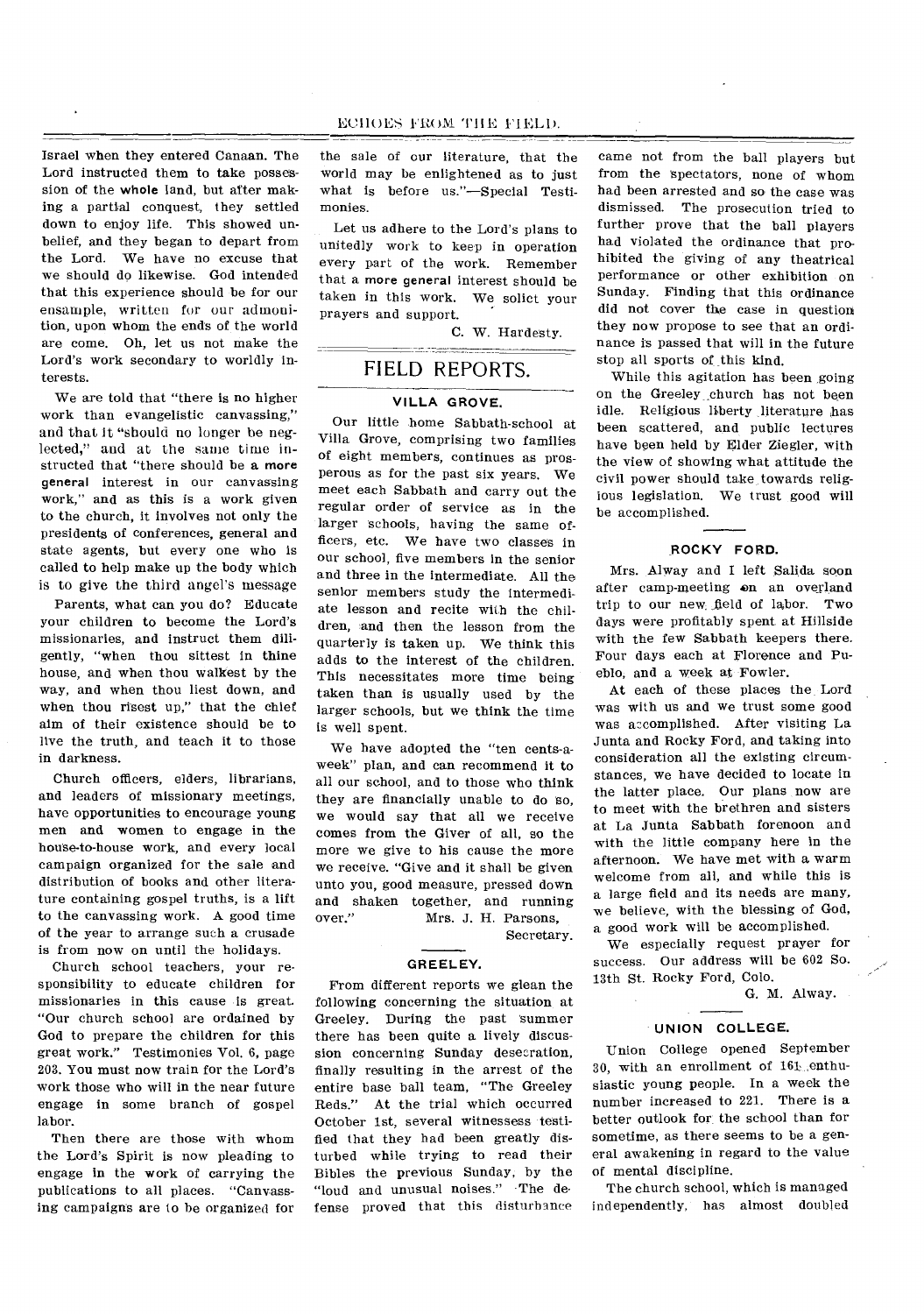the enrollment of previous years. A number of older young people are doing grade work in the church school so that the College enrollment represents but few below ninth grade work.

There is an earnestness and spirit of co-operation among the young people which is most gratifying. All are of good courage and expect many blessings this school year.

Mrs. M. E. Kern.

# **NORTH DENVER.**

We are glad to report that the especial blessing of the Lord has been with us in the tent effort at Argyle Park. Up to the present fourteen have taken their stand with Christ and for the truth, almost all of whom are adults. One most excellent lady is from the Catholic church. Many others are deeply interested. We expect to continue the meetings for a few days longer if the weather will permit. G. W. Anglebarger. S. F. Svensson.

# THE BOOK WORK.

# **THE FAMILY BIBLE TEACHER.**

The above is the name of a new series of Bible studies issued by our people at Cincinnati, Ohio. The series consists of twenty-eight complete readings on the principal points of our faith, in leaflet form, and are designed to be used in the following manner: Secure as many copies as you can find time to distribute, then carry to each family, reading No. 1, and each following week the readings in order, visiting them as the developed interest demands. These readings are upto-date and their use will furnish an easy means of doing Bible work. Complete set, ten cents. In quantities, \$1.50 per thousand. Address The Family Bible Teacher, 3222 Warsaw, Ave., Cincinnati, Ohio.

# **REPORT OF THE CONVENTION OF EDUCATION.**

The report of the proceedings of the convention of the Department of Education of the General Conference, held at College View, Nebraska, June 12 to 21 is now ready for mailing. The price of • this report is twenty-five cents postpaid.

The report contains a description of the convention and all of its work, the, talks which were given, the reports of the committees adopted, etc. Those who attended the convention felt that it would mark a new era of progress in our educational work. In view of this we feel that all of our people should read it, even if they are not directly interested in the school, for certainly the Lord has pointed out the importance of the school work as a part of the message for this time and all of our people should keep pace with this important branch of the work of the Lord.

This report may be had by addressing the secretary at South Lancaster, Massachusetts, enclosing the price of the same.

Frederick Griggs, Secretary Department of Education.

# **WHO WILL HELP PAY FOR OUR COLORED MISSION IN PUEBLO?**

Dear Echoes Family—

We wish to tell you of our troubles; since we have laid them out before the Lord. Almost one year has passed since we started to build our mission here in Pueblo. During that time we have enjoyed special favors of the dear Saviour, even though we have had much sickness and even death in our family. Yet we are truly thankful for it all as it has been the means of bringing us nearer to God and one another. During this short year we have studied the truth with many in and out of the mission. Once it was blown down so that we had to have it rebuilt. Now we have moved down town in a good location where many of all nations can easily come in. We hope to be the means in the hands of our heavenly Father of winning many souls to him through this humble means in this humble way. We are willing to suffer the reproach that comes by proclaiming the truth if only our lives are a true copy of the truth. There are many souls that will step in to a mission meeting at night that we cannot hope to get to church, or even read the Bible in their home's.

We are very thankful for the help of our people and especially for the help of Brother Pierson sent us from the Pitkin Church, but just now we are in a straight. We owe \$48.00 which must be paid before October 30th, and we are compelled to ask you to help us by sending in a small contribution to Brother Charles Lightner, 937  $Eim$ .

St., Pueblo, Colo., and we will finish paying for everything in the Mission; 50 nice folding chairs, 1 good organ \$30.00, 9 kindergarten chairs, 6 lamps, 1 nice, large heating stove, 1 tent house boarded and lined outside with building paper and cheese-cloth and wall paper on the inside, so as to make it very comfortable all winter for seed-sowing and harvesting in summer and fall. We wish all our people to help **just a little.** 

WM. NORTH.

# **UNION COLLEGE STUDENTS, AT-TENTION.**

Students arriving in Lincoln may take the street car nearest their depot, and by asking the conductor for a transfer to the College View car, can reach the College for one fare.

Unless the College baggage man is at the depot, trunk checks should be retained until reaching the College.

# **WHAT A TRACT DID.**

In 1785 Dr. Coke gave a tract to a family in Virginia. The family numbered fourteen, and that tract was the instrumentality used in the conversion of the whole family.

A tract distributer, passing through a sparsely settled country district in Canada, gave away many tracts. One of them, entitled "Repent or Perish," was found floating in the Frazer river. A man saw it, took it out, dried it, read it, and by it was converted to God.

A preacher invited a man to attend a meeting. The man refused, but he consented to take a tract. A few weeks afterwards, that same man stood up in meeting and confessed that that tract had led him to Jesus.

# **Capital and Labor Edition of The Signs of the Times.**

The December 15th edition will be devoted to the subject of "Capital and Labor." An article is expected from Mr. Geo. F. Baer representing the side of capital and giving his idea of the solution of the present difficulties. Mr. Samuel Gompers will produce the same for the side of labor. Several other phases of this great question will make this edition of great value. It is hoped that a million copies can be distributed. Who will prepare to elp?